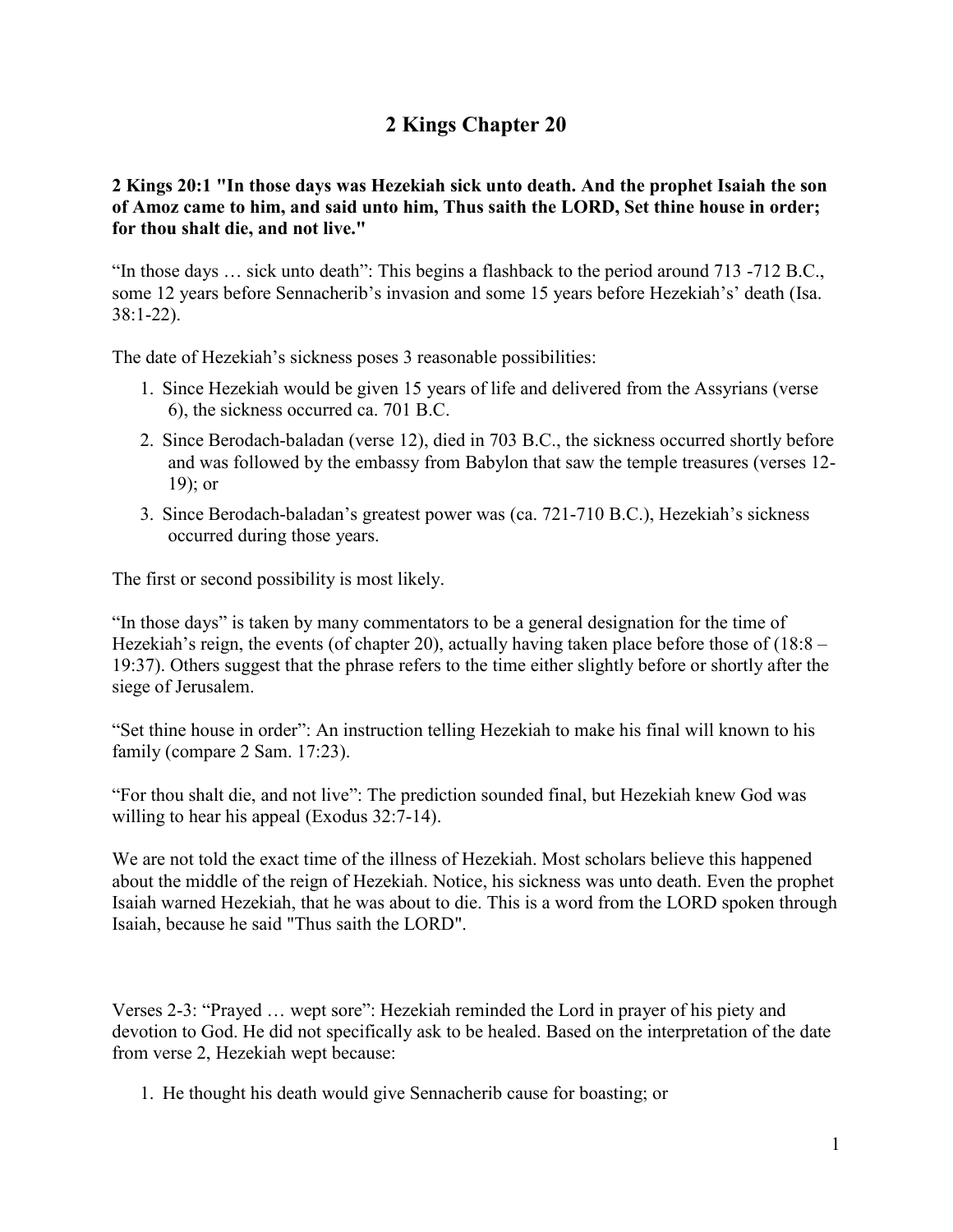2. His son Manasseh was too young to become king.

"Hezekiah" was sorrowful at Isaiah's news (verse 1). However, he knew how to plead his case, for he was on praying terms with the Lord. His concern seems genuinely to be more for his country and its needs than for himself (verses 5-6).

Verses 2-6: Hezekiah was so quick to run to the Lord upon hearing Isaiah's words that the prophet had barely left the kings presence (20:4-5). Some form of "I have walked before thee" (literally, "before Your face"), is often used to describe the godly and righteous lives of men such as Enoch, Noah, Abraham, Isaac, and David. "In truth speaks of reliability and stability.

## **2 Kings 20:2 "Then he turned his face to the wall, and prayed unto the LORD, saying,"**

Either because the temple lay that way; or rather, that by turning his face from the company he might intimate his desire of privacy, and so might with more freedom and fervency pour out his soul to God.

This is a man who did not want to die. He possibly looked at the wall, so Isaiah, and whoever else was standing there, would not see his despair. His prayer is not for the benefit of those around him. He prayed directly to the LORD. To the unsaved world, facing death brings horror and uncertainty. To those who are saved, there may a dread of the initial death, but there is also an awareness of a life we can expect, after we step through the door of death to new life on the other side. There is a stepping into eternity.

## **2 Kings 20:3 "I beseech thee, O LORD, remember now how I have walked before thee in truth and with a perfect heart, and have done [that which is] good in thy sight. And Hezekiah wept sore."**

Of this sickness of Hezekiah, the message of the prophet Isaiah to him, and his prayer upon it; (see Isa. 38:1-3).

"Perfect heart" (see note on Isa. 38:3).

Hezekiah's thoughts are somewhere between the two I mentioned above. He is not horrified at death, but yet he would like to live a little longer. Hezekiah is not bragging on himself. He is just reminding the LORD, that he had made a conscious effort to walk before Him with clean hands and a pure heart. The Hebrews associated long life on this earth, as something you received, when you pleased God. Hezekiah's weeping to me, indicates that he feels he might have not pleased the LORD in some way. All people, whether Christians or not, might weep at being told of their soon death. There is a certain uncertainty of dying, that all living feel.

#### **2 Kings 20:4 "And it came to pass, afore Isaiah was gone out into the middle court, that the word of the LORD came to him, saying,"**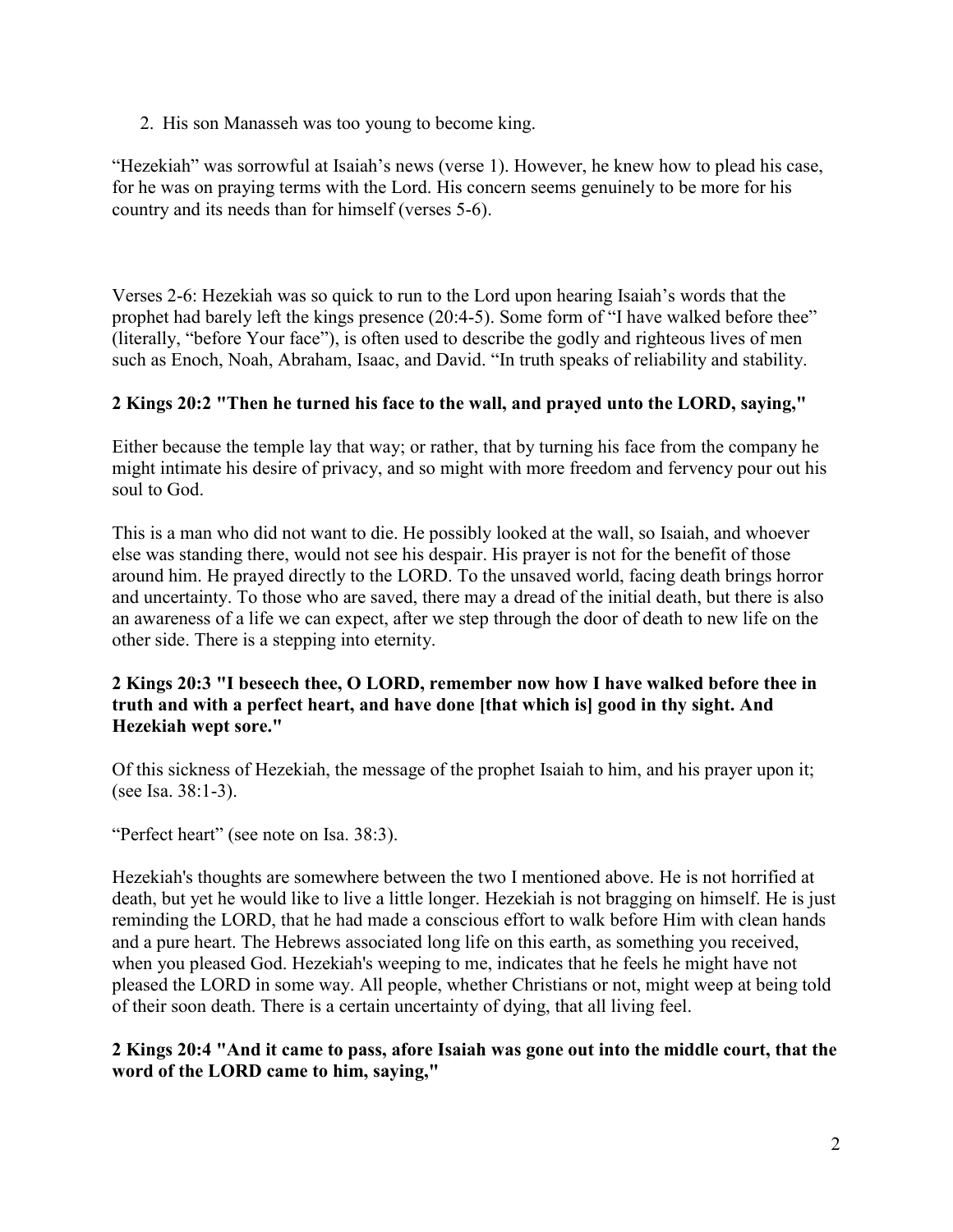Of the king's palace, which is called the other court within the porch (1 Kings 7:8), so it is according to the marginal reading, which we follow. But the textual reading is, "the middle city"; Jerusalem was divided into three parts, and this was the middle part Isaiah was entering into: but before he did, so it was.

"That the word of the Lord came to him, saying": As follows in the next scripture.

The LORD hears the prayers of the righteous. The answer is so immediate, that Isaiah had not even left the building when the answer to Hezekiah's prayer comes to him.

## **2 Kings 20:5 "Turn again, and tell Hezekiah the captain of my people, Thus saith the LORD, the God of David thy father, I have heard thy prayer, I have seen thy tears: behold, I will heal thee: on the third day thou shalt go up unto the house of the LORD."**

The king of them, as the Targum.

"Thus saith the Lord God of David thy father, I have heard thy prayer, I have seen thy tears": (Isa. 38:5).

"Behold, I will heal thee": Instantly, miraculously; and none but God could heal him. His disease being in its kind mortal, and he had been told from the Lord that he should die.

"On the third day thou shalt go up unto the house of the Lord": The temple, to give thanks for his recovery; and this he should do on the third day from thence. So soon should he be well, which would show the cure to be miraculous.

The LORD stops Isaiah, and sends him back to Hezekiah with good news. Hezekiah is the leader of the people in more than civil matters. He is their spiritual leader, as well. He had caused the worship in the high places to stop. He had caused people to come back to the temple to meet with their LORD. Hezekiah was truly a great man. Hezekiah not only told people how to live, but showed them by example. His life, in many ways, reminds the LORD of King David. What a beautiful answer to his prayers. God had heard his words, and seen his weeping. He had touched the heart of the LORD, and God would heal him. Notice, there is something for Hezekiah to do, to show he had faith in the message from God. On the third day, he must go to the temple. Many times, the people were healed as they went where the LORD sent them.

#### **2 Kings 20:6 "And I will add unto thy days fifteen years; and I will deliver thee and this city out of the hand of the king of Assyria; and I will defend this city for mine own sake, and for my servant David's sake."**

"Fifteen years": The Lord's immediate (verse 4), response granted the king's request. Having to reverse a prophecy so quickly did not alarm Isaiah as it did Jonah later on (Jonah 4:2-3). Isaiah resembled Nathan in this respect (2 Sam. 7:3-6).

"I will defend this city" (see note on Isa. 38:6).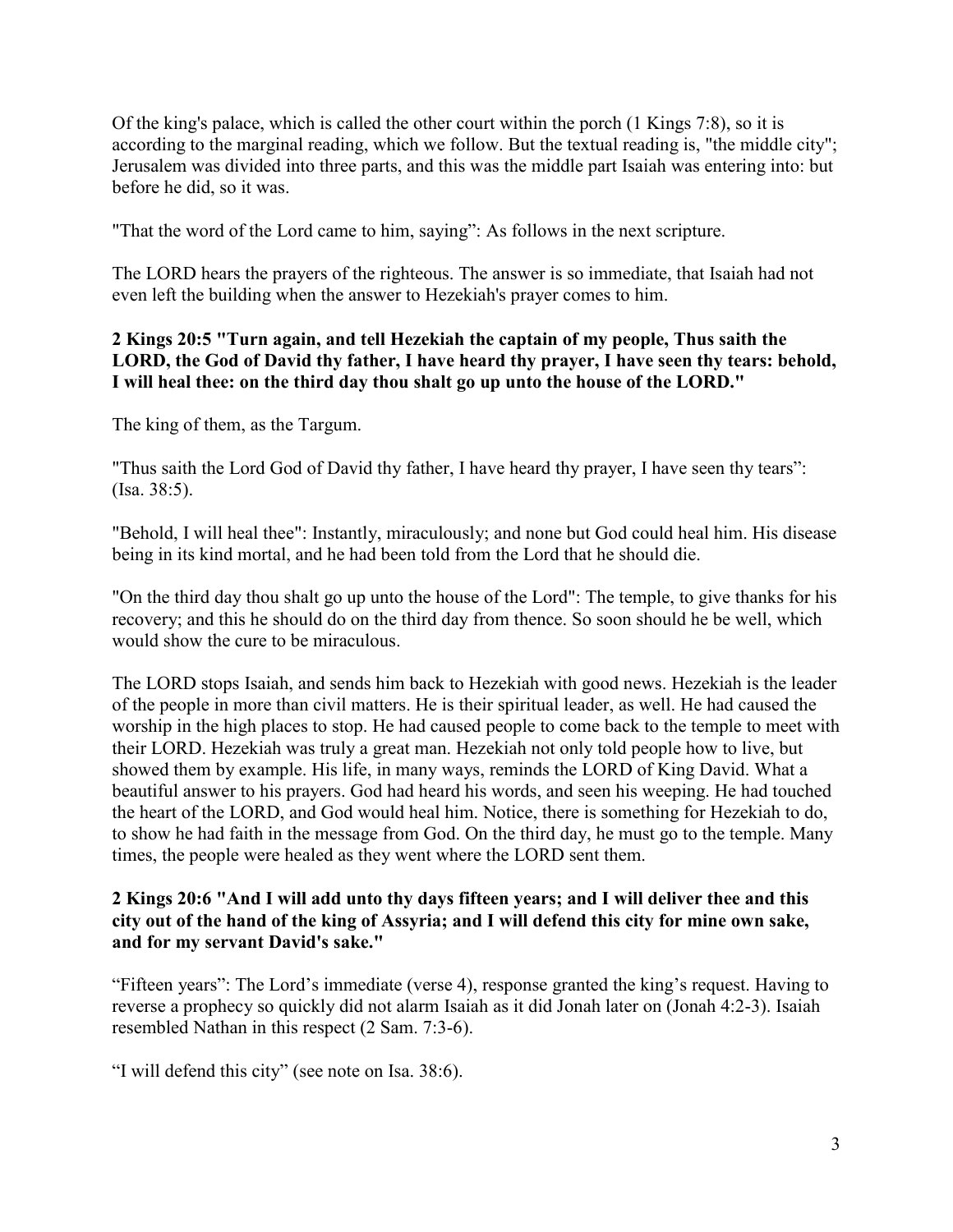The sins of Judah, before Hezekiah became king, had greatly disappointed the LORD. Could it be that God was about to let the destruction come on Jerusalem? Perhaps, He had planned an early death for Hezekiah, so he would not see this destruction. When God answered Hezekiah's prayers, the city of Jerusalem also got a reprieve. Not only would God extend the life of Hezekiah, but he would delay the destruction of Jerusalem. God loved Hezekiah, but he also loved the city of Jerusalem, and David.

## **2 Kings 20:7 "And Isaiah said, Take a lump of figs. And they took and laid [it] on the boil, and he recovered."**

"A lump of figs": The application "of figs" to ulcerated sores is widely attested in the literature of the ancient world.

This shows God had a plan that, if carried out in faith, would heal Hezekiah. Figs, even today, are used by some people to cure boils. We would have to believe this boil was much more than just a boil, if it was about to kill Hezekiah. In this case, it is not the figs that healed Hezekiah, but the LORD. Putting on the figs was an act of faith. That was done in obedience to the LORD. The obedience of Hezekiah brought healing from the LORD.

Verses 8-11: "Sign … back ten degrees": Here is the first biblical mention of any means of marking time. Hezekiah requested this sign to confirm the Lord's promise of healing. A "sign" is a physical event with a meaning that points beyond itself, and most often refers to an ordinary event with an extraordinary meaning implied. Unlike his father, Ahaz (Isa. 7:12), Hezekiah welcomed such signs.

## **2 Kings 20:8 "And Hezekiah said unto Isaiah, What [shall be] the sign that the LORD will heal me, and that I shall go up into the house of the LORD the third day?"**

"The third day" is often one of special spiritual experience and service (Exodus 19:11, 15; Ezra 6:15), as well as newness of life before God (compare Lev. 7:17 with Luke 13:32; 24-5-7, 21, 44-49; Acts 10:40; 1 Cor. 15:4).

In the days of the prophets, like Isaiah, it was not unusual for God to give them a sign. Hezekiah was not out of line in asking for a sign. Hezekiah was like many of us. He did not want to wait to see if God had answered his prayer. Three days was a long time to wait.

#### **2 Kings 20:9 "And Isaiah said, This sign shalt thou have of the LORD, that the LORD will do the thing that he hath spoken: shall the shadow go forward ten degrees, or go back ten degrees?"**

Cure him of his disorder, so that he should be able to go to the temple on the third day.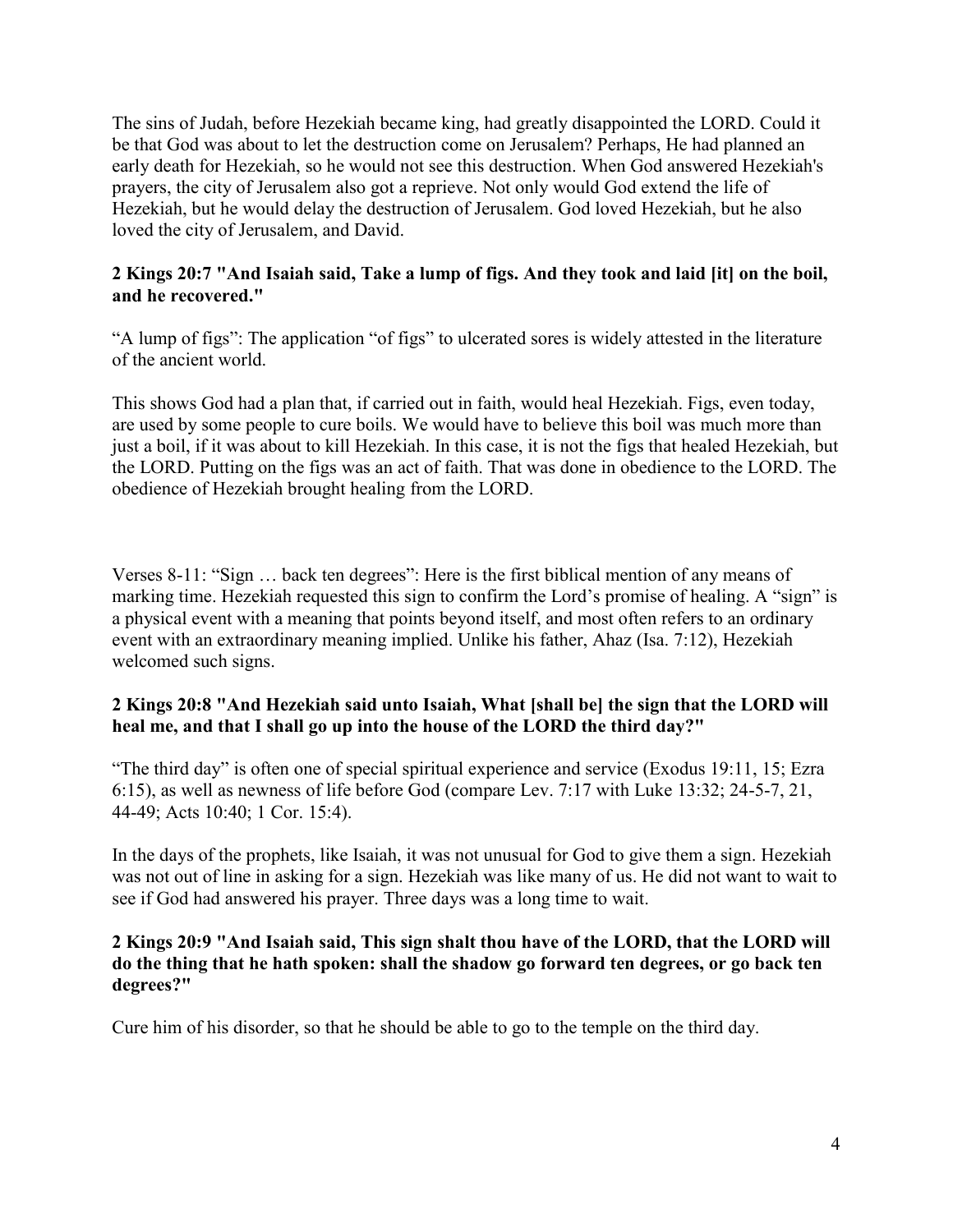"Shall the shadow go forward ten degrees, or go back ten degrees?" That is, the shadow of the sun on a dial plate; it was left to his option to choose which he would, as the confirming sign of his recovery.

This is a very unusual thing to happen. This would be an obvious sign that could not be denied.

## **2 Kings 20:10 "And Hezekiah answered, It is a light thing for the shadow to go down ten degrees: nay, but let the shadow return backward ten degrees."**

That is, it was comparatively so, otherwise to go down ten degrees at once would be extraordinary and miraculous. But that was more agreeable to the nature and course of it to go forward, and so the miracle would be less apparent.

"Nay, but let the shadow return backward ten degrees": Which was directly contrary to its natural order and course, whereby the miracle would appear more clear and manifest.

Hezekiah had given a request for something that would be impossible in the natural sense. You must have an impossibility, before you can have a miracle. God is not controlled by nature. God controls everything, including nature.

## **2 Kings 20:11 "And Isaiah the prophet cried unto the LORD: and he brought the shadow ten degrees backward, by which it had gone down in the dial of Ahaz."**

Evidently the supernatural turning "backward" of the sun's "shadow" was a localized happening, but it was no less of a miracle.

I would not even attempt to rationalize this. I believe that it happened just as the Bible says, because the Bible says it did. Time actually backed up, but I do not know how it happened.

Verses 12-18: Hezekiah's great faith is followed by a story of his foolishness. He was proud of the house of "his treasures" and recklessly showed them off to a foreign envoy. Now that the extent of Jerusalem's wealth was known, Israel's conquerors would one day carry it "all" off to Babylon" (Isa. 39:1-8).

## **2 Kings 20:12 "At that time Berodach-baladan, the son of Baladan, king of Babylon, sent letters and a present unto Hezekiah: for he had heard that Hezekiah had been sick."**

"At that time": Just after Hezekiah's sickness and recovery.

"Berodach-baladan": Berodach-baladan, ruler of the city of Babylon, defied Assyria repeatedly between 721 and 710 B.C. He apparently approached Hezekiah (ca. 703 B.C.), for help against Sargon, king of Assyria, though interest in the reversal of the sundial (2 Chron. 32:31), and Hezekiah's recovery may have been part of his motivation. "Berodach-baladan" is properly spelled Merodach-baladan (from the Babylonian Marduk Apal-Idinna, "Marduk Has Given a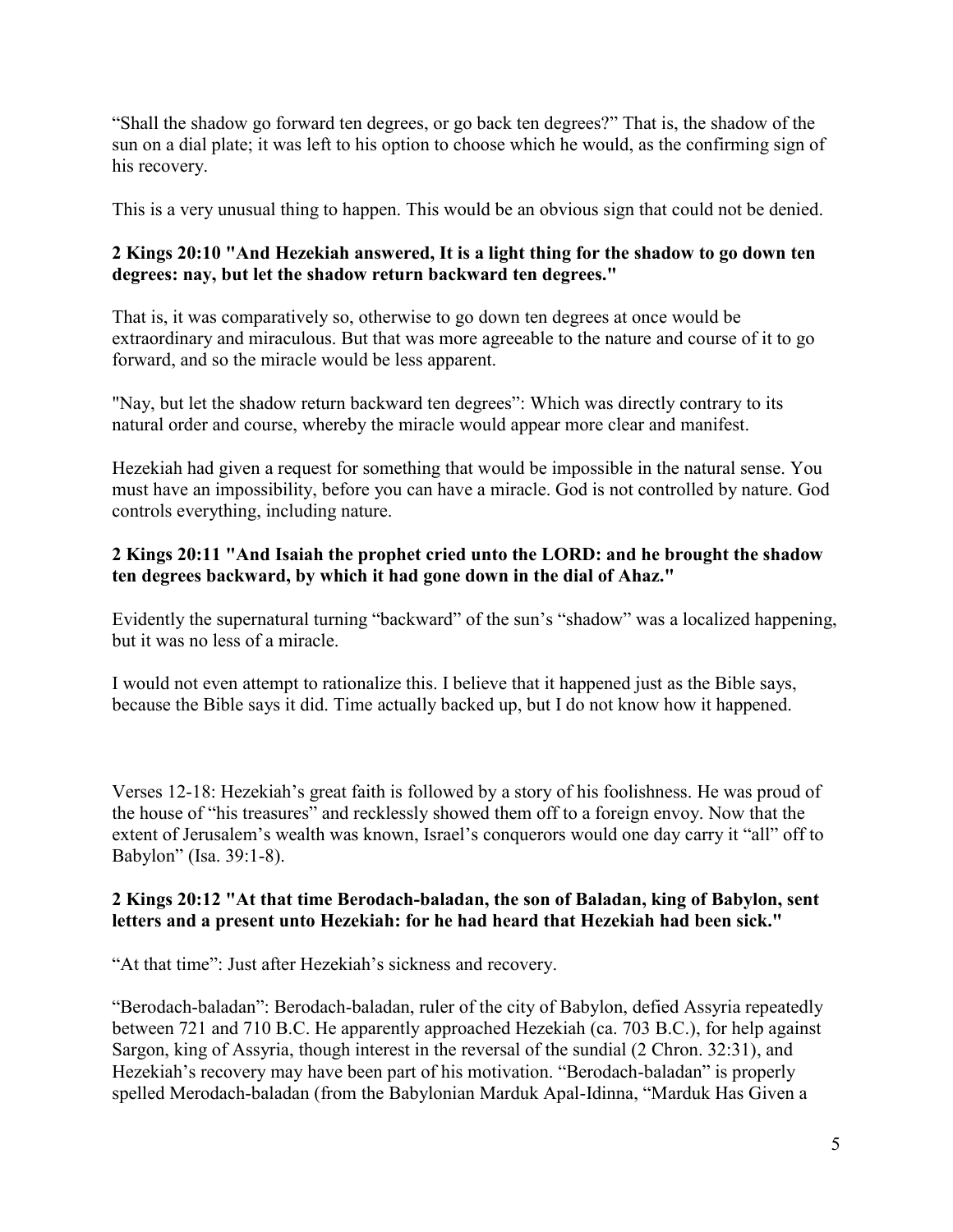Son"; in Isaiah 39:1). This Chaldean "king" had two periods of rule in "Babylon" (721-710 BC). And a short time (in 703 B.C.). Both periods were ended by Assyrian invasions. A perennial enemy of the Assyrians, Merodach-baladan constantly sought for allies to help in his resistance to Assyria.

Berodach-baladan is, also, spoken of as Merodach-baladan (in Isaiah chapter 39). The only thing that is known of Baladan, was that he was his father. It is unusual, that the story of the illness of Hezekiah had reached into Babylon. It is even more unusual for the king of Babylon to send the king of Judah a present, and a get well letter.

Verses 13-14: "Precious things … treasures" (see notes on Isa. 39:2-3).

#### **2 Kings 20:13 "And Hezekiah hearkened unto them, and showed them all the house of his precious things, the silver, and the gold, and the spices, and the precious ointment, and [all] the house of his armor, and all that was found in his treasures: there was nothing in his house, nor in all his dominion, that Hezekiah showed them not."**

"Hezekiah hearkened": The text does not say whether it was because of flattery or out of a desire for help against the Assyrian threat (compare "pleased" in Isa. 39:2).

"Hezekiah" was carried away by his good fortune in recovering from illness and by the flattery of the ambassadors. For this prideful response, he was rebuked by Isaiah, who predicted that the information learned by the Babylonian embassy would contribute to Jerusalem's eventual capture (verse 14-18).

Them in the verse above, is speaking of the messengers who brought the letter. We do not know if it was Hezekiah's fear of the Assyrians that caused him to want an alliance with the Babylonians. Babylon was a heathen country. Hezekiah should not yoke up with heathens. Hezekiah was being hospitable, when he showed them his house, and also the precious things the LORD had blessed him with. He might have been trying to convince them, that he would not be a burden on them, if they became allies. He showed them his armor and his ability to protect Judah.

## **2 Kings 20:14 "Then came Isaiah the prophet unto king Hezekiah, and said unto him, What said these men? and from whence came they unto thee? And Hezekiah said, They are come from a far country, [even] from Babylon."**

"Isaiah, with that fearless assumption of a superior position which we have noticed (in Isaiah 7), at once challenges the king to explain his conduct. Jehovah's will is opposed to all coquetting with foreign powers (compare Isa. 30:1).

"From a far country": So the Assyrian kings describe Palestine as "a far off land," using the same adjective.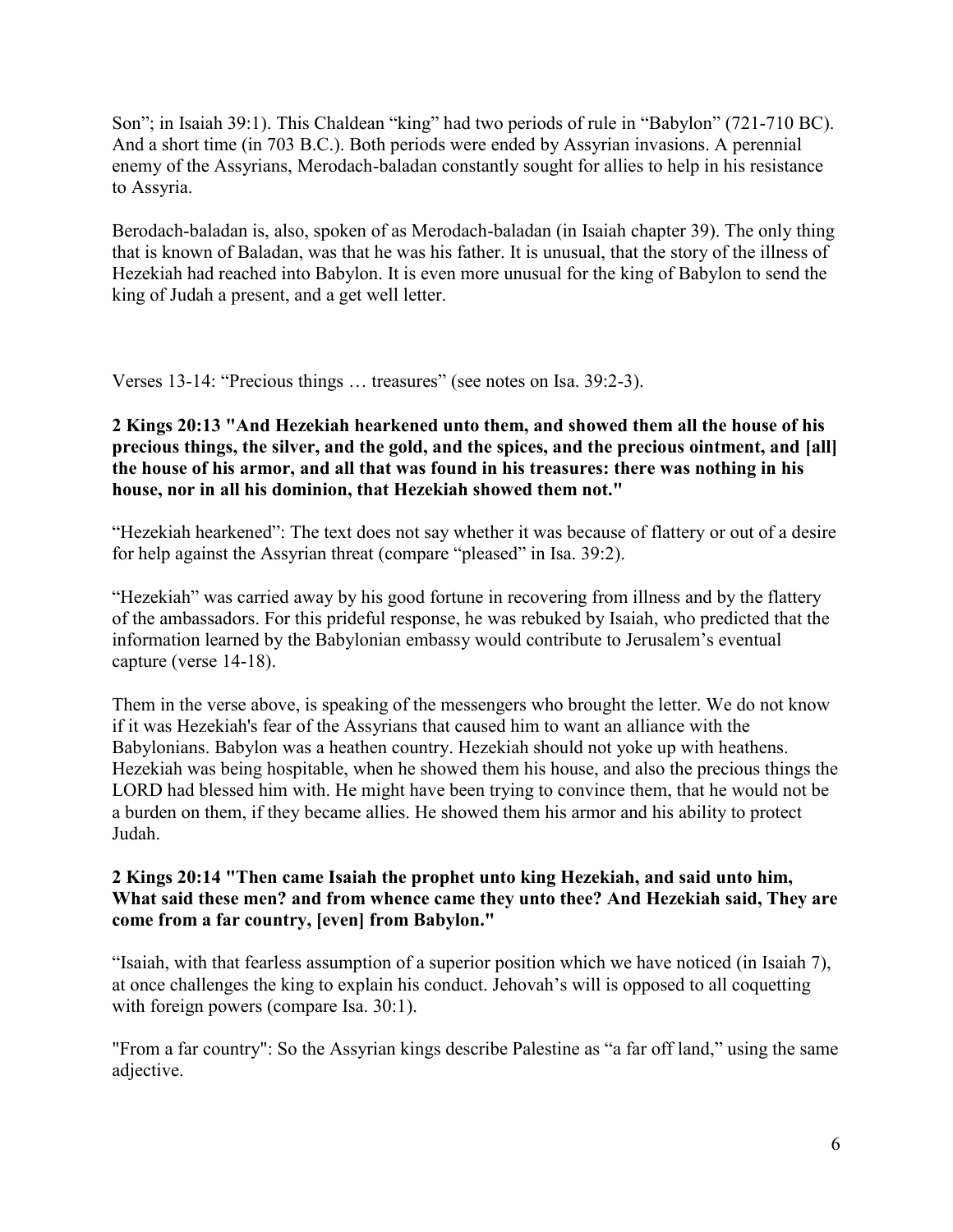Hezekiah had not sent for Isaiah. God was not pleased with what Hezekiah had done, and He sends Isaiah to tell him so. This is as if Isaiah was saying to Hezekiah, that this was a very foolish thing to do. Isaiah was asking Hezekiah, why he would show his secrets to men he did not even know? God would not want Hezekiah depending on these worldly people for help against Assyria. Isaiah was trying to get a confession of wrong doing from Hezekiah.

## **2 Kings 20:15 "And he said, What have they seen in thine house? And Hezekiah answered, All [the things] that [are] in mine house have they seen: there is nothing among my treasures that I have not showed them."**

I.e. what hast thou shewed them? Hast thou treated them like ordinary ambassadors, or hast thou gone out of thy way to court an alliance with their master?

"And Hezekiah answered, All the things that are in mine house have they seen": There is nothing among my treasures that I have not showed them. The reply is open and straightforward. Hezekiah is not ashamed of what he has done, or at any rate, will not, to escape blame, take refuge in lies or concealment. He readily acknowledges that he has shown the ambassadors everything.

Generally, someone who came to see the king from another country, would not be shown where the wealth of the land was kept. This was extremely unusual for the king to do this. This was like entertaining a future burglar, and giving him the combination to your safe. This was a very foolish thing to do.

Verses 16-17: Word of the Lord … carried into Babylon": Isaiah predicted the Babylonian captivity that would come over a century later (586 B.C.), another prophecy historically fulfilled in all of its expected detail.

# **2 Kings 20:16 "And Isaiah said unto Hezekiah, Hear the word of the LORD."**

Hear what his judgment is of this, and how wide his thoughts are from thy thoughts! Thou was transported when the messengers of the king of Babylon arrived. To thy eye it appeared the most favorable conjuncture that could have happened to thee. Thou made a parade of all thy riches, and of thy armory, to induce them to enter into an alliance with thee against the king of Assyria. Thou thought if thou could secure their friendship and alliance, thou would be safe; even safer than in putting thy trust in the Lord God of Israel. But hear the word of the Lord; see the foolishness of thy thoughts: This very nation, in whom thou think to find security, is the nation that shall take away all these treasures, and carry away thy sons into captivity.

Isaiah had heard enough. Now he spoke judgment from God upon Hezekiah.

**2 Kings 20:17 "Behold, the days come, that all that [is] in thine house, and that which thy fathers have laid up in store unto this day, shall be carried into Babylon: nothing shall be left, saith the LORD."**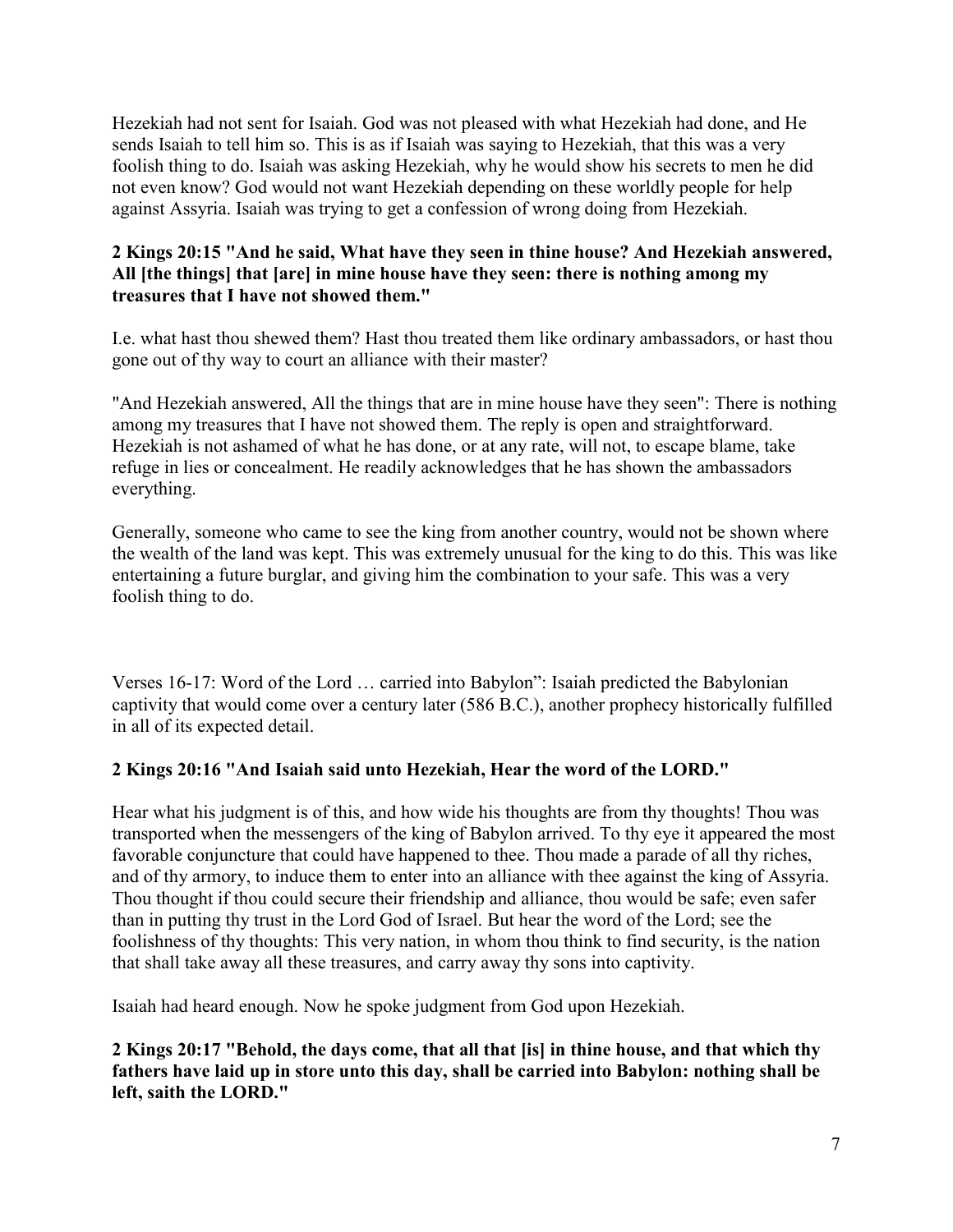"Nothing shall be left": Hezekiah's sin of parading his wealth before the visitor's backfired, though this sin was only symptomatic of the ultimate reason for the captivity. The major cause was the corrupt leadership of Manasseh, Hezekiah's son (21:11-15).

Hezekiah had not ever quite realized that God was their help. They were not to make alliance for help from evil countries around them. The very opposite of what Hezekiah had wished would happen by showing them these things, would happen. They had seen the treasures, and that would cause them to want to overthrow Judah and take the treasures. Hezekiah's plan had backfired. Babylon would not ally with them, they would attack them.

## **2 Kings 20:18 "And of thy sons that shall issue from thee, which thou shalt beget, shall they take away; and they shall be eunuchs in the palace of the king of Babylon."**

"Sons that shall issue from thee": Hezekiah's sons had to go into captivity (see 24:12-16; 2 Chron. 33:11; Dan. 1:3-4, 6), for the prophecy's fulfillment.

Hezekiah's male descendants will not be married and produce descendants for Hezekiah. They will be made eunuchs in the palace of the king of Babylon. We know of several that are mentioned specifically. Jehoiachin, Zedekiah, and Daniel were some of them. This was a terrible judgment especially to Jews, who wanted to be remembered in their children's children.

## **2 Kings 20:19 "Then said Hezekiah unto Isaiah, Good [is] the word of the LORD which thou hast spoken. And he said, [Is it] not [good], if peace and truth be in my days?"**

"Hezekiah" responded in humility, sorrow, and thankfulness that the prophecy would be fulfilled in a time beyond his own.

"Word of the LORD … good": A surprising response to the negative prophecy of verses 16-18. It acknowledged Isaiah as God's faithful messenger, and God's goodness in not destroying Jerusalem during Hezekiah's lifetime.

"Peace and truth be in my days": Hezekiah might have reacted selfishly, or perhaps he looked for a bright spot to lighten the gloomy fate of his descendants.

Hezekiah realizes he had displeased the LORD. He accepted the punishment that God spoke through Isaiah. Even though the LORD was angered by what Hezekiah had done, He remembered that Hezekiah truly loved Him in his heart. He was merciful to Hezekiah in that he did not live to see this happen. During the life of Hezekiah, Judah would be relatively peaceful.

## **2 Kings 20:20 "And the rest of the acts of Hezekiah, and all his might, and how he made a pool, and a conduit, and brought water into the city, [are] they not written in the book of the chronicles of the kings of Judah?"**

The "conduit of "water" would provide a ready water supply within the "City" walls during the predicted siege of Jerusalem (2 Chron. 32:30). Confirmation of this great engineering feat came with the discovery of a 1,777 foot long water shaft between the spring of Gihon and the "pool"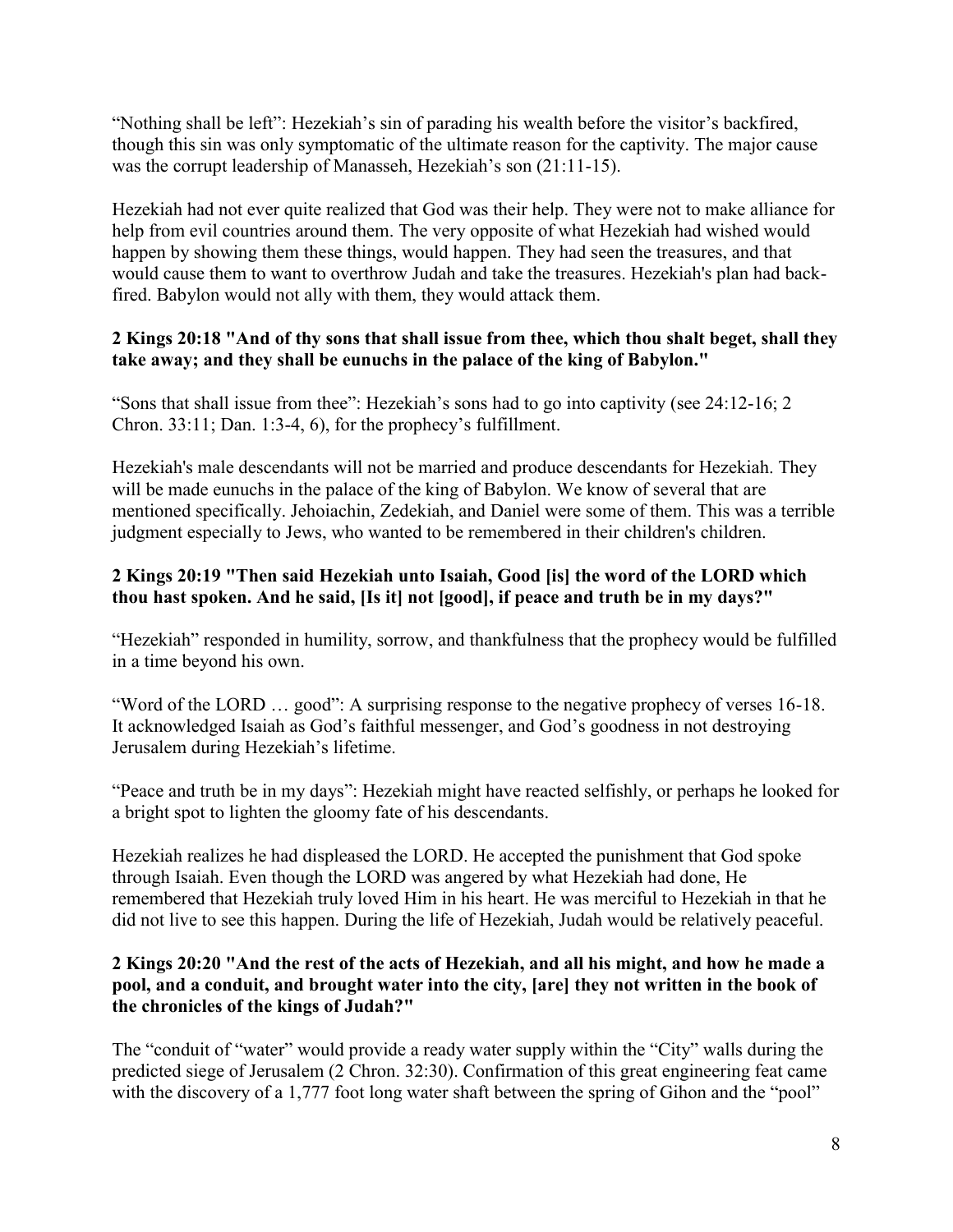of Siloam. An inscription found near the Siloam side tells of the excitement of the workers on the project, who worked from opposite ends, as they drew near to one another (see note on 2 Chron. 32:30).

The pool mentioned here, had to be of exceptional, since it is spoken of as the pool. This pool was probably the same as the pool of Siloam. The conduit was a way to bring water into Jerusalem. There was a well in the Kidron valley, which the water was funneled through this conduit into the pool of Siloam. The conduit discovered, which this most assuredly is speaking of, is 1,708 feet long. At places it is as small as two feet tall and it is as large as five feet tall in other places. This would have been a great feat for that day. There is still evidence in Jerusalem today of this type of water system. The book of chronicles, mentioned here, is again the book of records of the king. This is speaking of civil records.

## **2 Kings 20:21 "And Hezekiah slept with his fathers: and Manasseh his son reigned in his stead."**

Died, as they did. No mention is here made of the place of his burial, but there is (in 2 Chronicles 32:33), where he is said to be buried in the principal part of the sepulchers of the sons of David. And to have honor done him at his death by the inhabitants of Judah and Jerusalem, by the vast concourse of people attending his interment, and by burning spices for him, and making a public mourning on his account a certain stated time.

"And Manasseh his son reigned in his stead": Of whose wicked reign and account is given in the next chapter.

We must remember again, that Hezekiah stood out from the other kings, in that he wanted to please God. His son Manasseh will not follow in his father's footsteps. He will be very evil. Hezekiah was buried near his ancestor David in a place of honor.

# **2 Kings Chapter 20 Questions**

- 1. How sick was Hezekiah?
- 2. Who came with a message from God to Isaiah?
- 3. When do most scholars believe the sickness of Hezekiah occurred?
- 4. Why did Hezekiah turn and face the wall?
- 5. What did Hezekiah remind the LORD of in his prayer?
- 6. What did his weeping indicate?
- 7. How quickly did God answer Hezekiah?